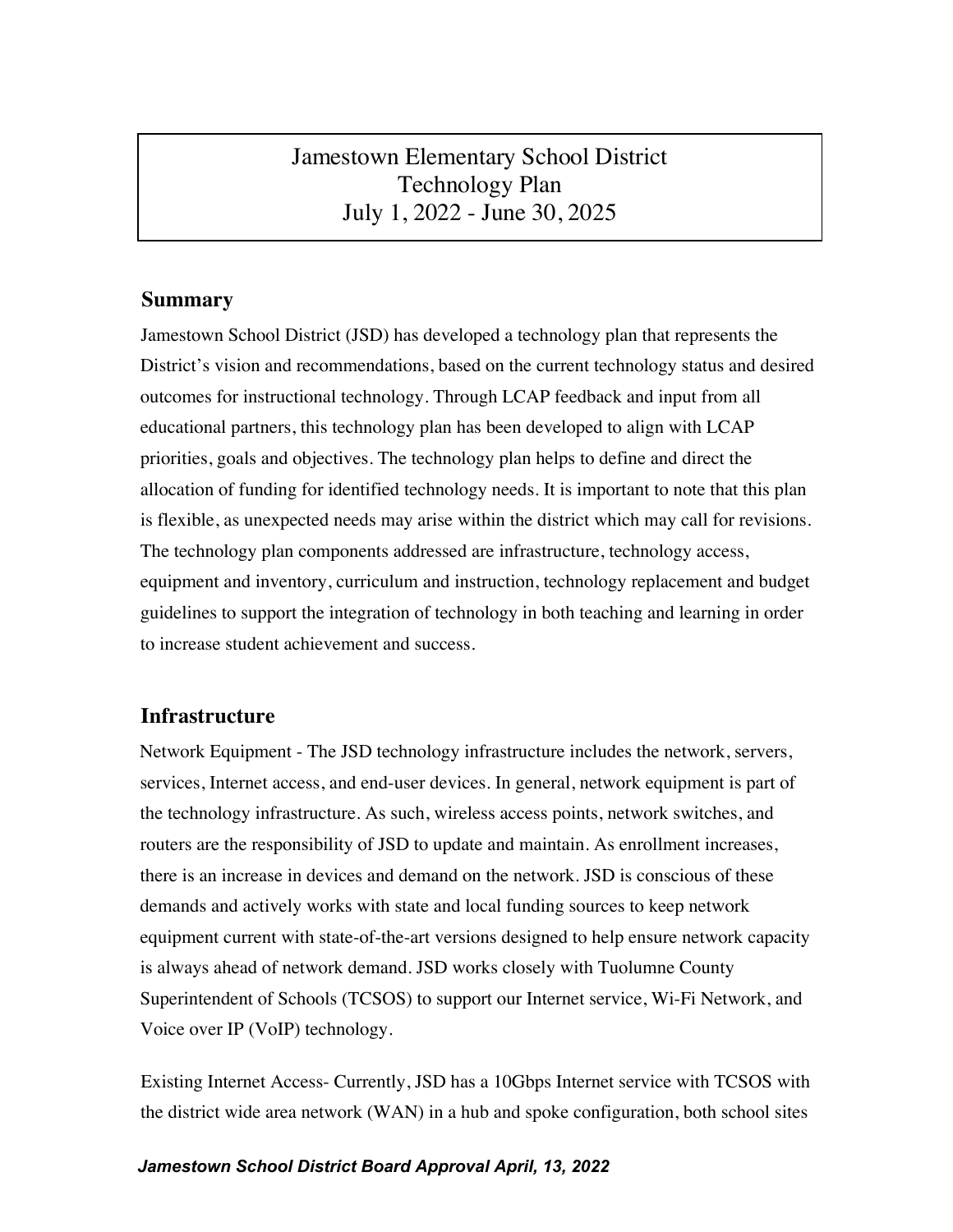share this Internet access through the WAN. Both sites are wired and have a 10 Gbps fiber connection to TCSOS. The Wi-Fi Network for JSD wireless access points are Ruckus R710-based. JSD has 1 virtualized Dell Server using VMWare, with one additional server for the cafeteria program.

Existing Telephone System- JSD's telephone system is based on Voice over IP (VoIP) technology from TCSOS. The phone system consists of the Call Manager (CM) and sub-systems which handles call connections and voice messaging/call handling respectively.

We have Universal Power Supplies (UPS) installed in both Chinese Camp and JES to provide Power backup for our ethernet switches during power outages. This allows our VoIP to operate during these outages. Additionally, we have UPS installed in the District Office and School Office which allows the administrative computers to remain operational.

### **Technology Access and Equipment**

Teacher Access to Technology- All teachers at JSD have access to a district owned laptop computer, either a Mac Book Air or Mac Book Pro. These machines all have Microsoft Office and a Google Chrome browser, as all teachers have a G Suite account. Teachers may also choose to use their personally owned equipment, such as tablets or phones, on the district network utilizing the 'guest' wireless network. District policy encourages teachers to take their district issued computers home for educational use and instructional preparation as well as in professional learning sessions. The district has a technology replacement plan to ensure that all teachers have laptops under five years old. All teachers and staff have access to Power School as our SIS for attendance and grading. Techdesk is utilized as the district work order database for both technology and facilities.

Equipment--All teaching classrooms have either LCD projectors with document cameras, Smartboards, or large screen LED TVs with Apple TV. There are 12 LCD projectors and document cameras in place that are serviceable and some that are identified within the replacement plan. JSD has 16 Chromebook carts that house 380 student Chromebooks to provide for 1:1 student to device for all students in grades 1-8. Kindergarten students have access to iPads to use in instructional center rotation. Special Education classrooms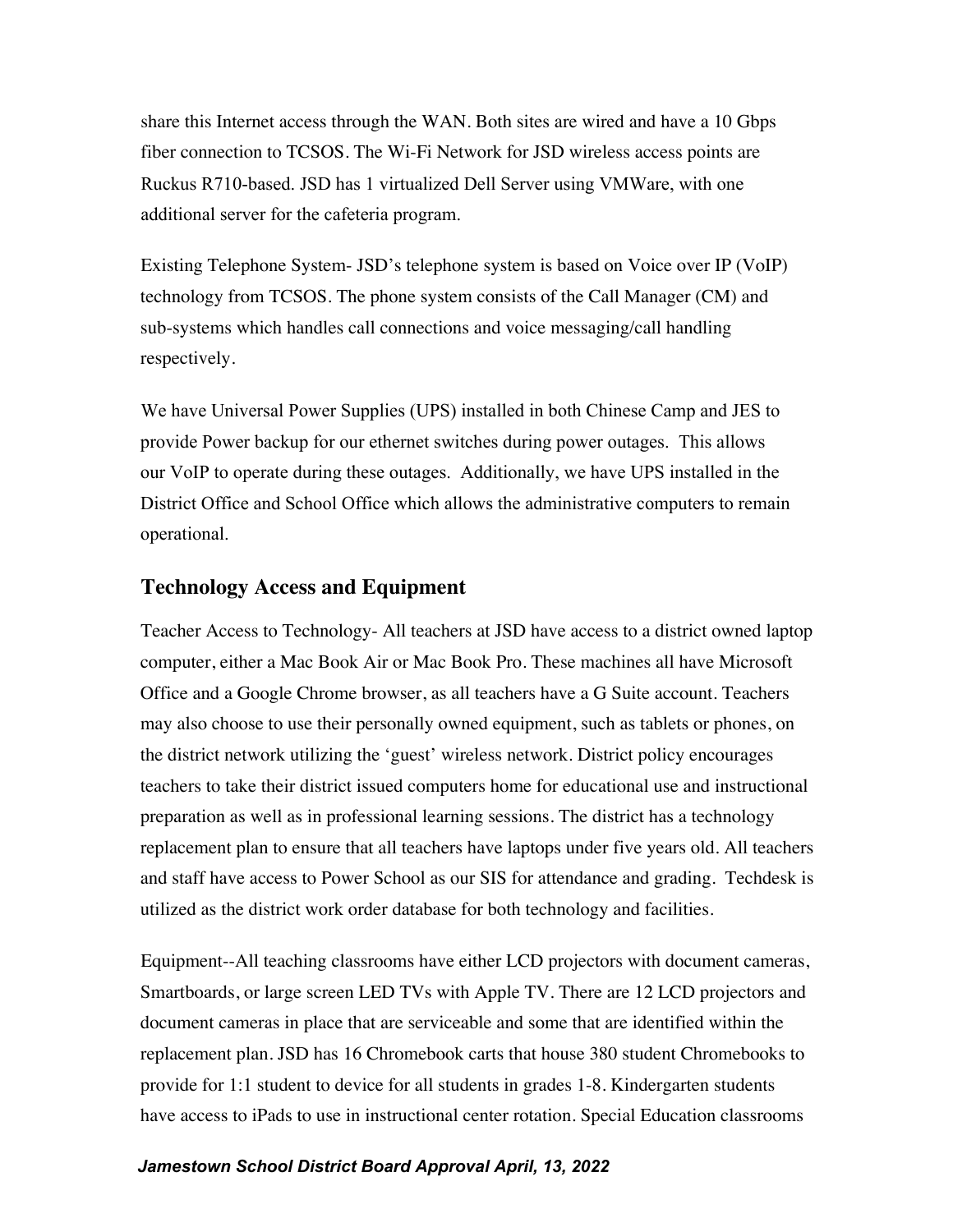have both Chromebooks and iPads to use as developmentally and academically appropriate.

### **Teacher/Student Electronic Inventory-**

HP Chromebooks: Total= 380 *One cart for each classroom Grades 1-8* 

40 Purchased in 2014 Replace 2019 (Surplused)

80 Purchased in 2015 Replace 2020 (Surplused)

40 Purchased 2016 Replace 2021 (Surplused)

70 Purchased June 2018 Replace 2022 (Replace with 2021 Lenovo and purchase 25 additional 2022)

60 Purchased August 2018 Replace 2022 (Replace with 2021 Lenovo)

55 Purchased March 2019 Replace 2023

65 Purchased July 2019 Replace 2023

150 Purchased -----2021 150 Lenovo from Office Depot

50 Purchased -----2021 50 HP from CDWG

MacBook Air Laptops

12 Purchased 2018 Replace 2023

5 Purchased 2021 Replace 2026

5 Purchased 2022 Replace 2027

#### MacBook Pro

12 Purchased 2013 Did not replace as too outdated. Moved to MacBook Air Laptops

#### Window Dell District Office

2 Purchased 2018 Replace 2023

1Purchased 2018 Replace 2023

2 HP Laptops 2021 Replace 2026/2027

#### iPads

15 Purchased 2013 Replace 2020 5 Purchased 2018 Replace 2023 20 Purchased 2021 Replace 2025

#### iMacs

Reading Intervention Program (Read 180) 5 Purchased 2021 Replace 2026 Library/Testing 1 purchased in 2021 Replace 2026 School Office 2 purchased in 2021 Replace 2026

Apple TV with LED TV 3 Purchased 2017 3 Purchased 2017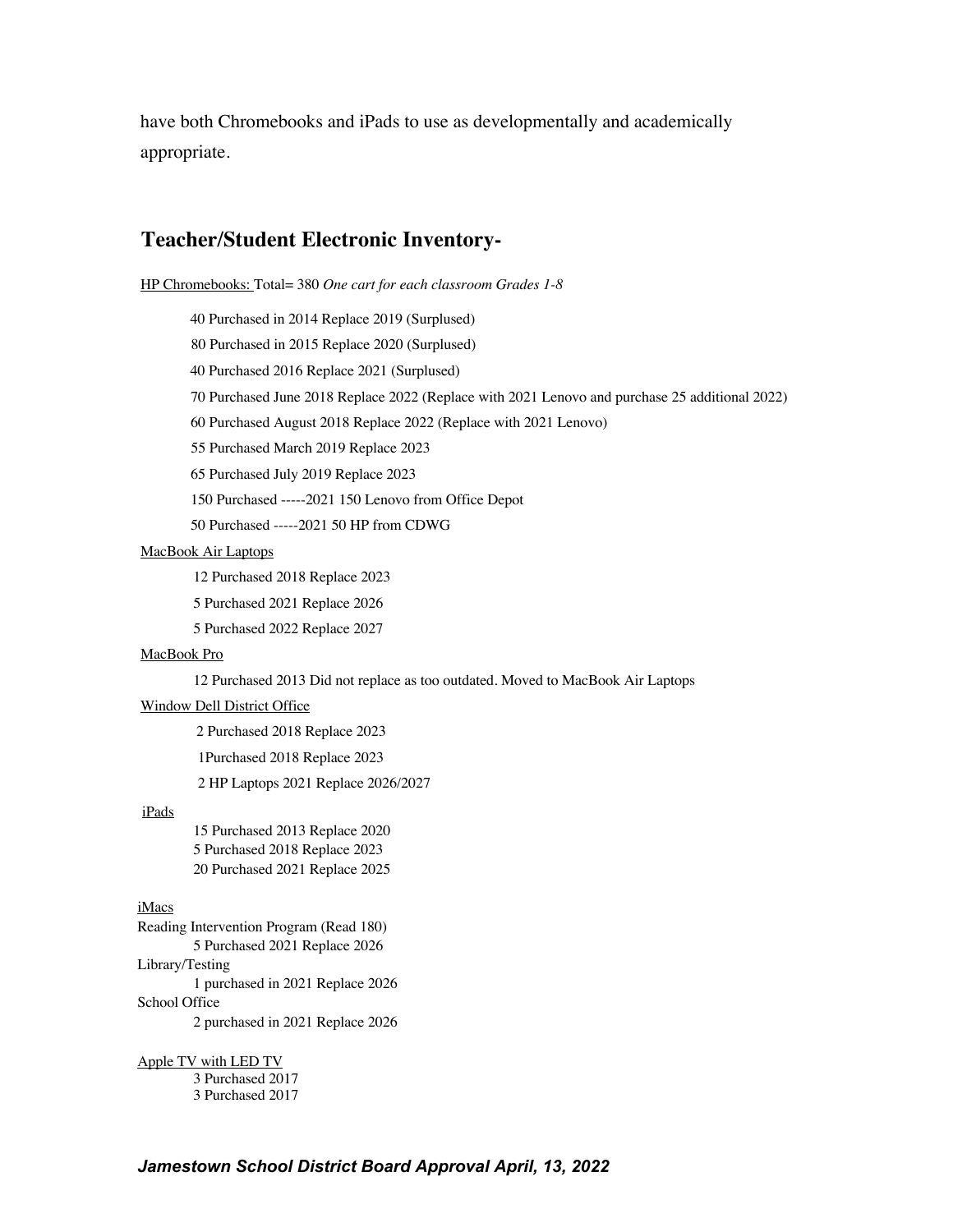#### Apple TV with Smartboard

2 Purchased 2017 TBD Replace with upgraded technology as needed

LED projectors with Doc Cameras

12 purchased -Some are 10 years old/ Move to upgraded technology Smartboards with Short-throw Projector /Apple TV 4 Purchased used 2018 3 Purchased for 2020 6 Purchased in 2021 5 Purchase in 2022 HP LaserJet printers

26 Majority purchased 2014 Replace as needed 3 purchased in 2021 Replace as needed

Xerox color printer 1 Purchased 2018 2 Purchased in 2019 Replace as needed

## **Technology to Support Student Learning**

All JSD teachers are encouraged to integrate technology into teaching and learning in interesting and engaging ways. All teachers have access to both email and G Suite. Students all have G Suite accounts, and all but primary students have email accounts. JSD has a current Internet Safety Policy, and both Internet acceptable use agreements and Google Apps permission forms are distributed to all staff, students, and parents/guardians for review and signed consent at Arena Registration or upon new enrollment.

Many teachers use technology to communicate regularly with students and parents/guardians such as classroom websites, newsletters or blogs; communication apps such as Remind or Class Dojo, and interactive platforms such as Google Classroom.

The district's SIS, PowerSchool, is used to record assignments and grades (for students in  $6-8<sup>th</sup>$  grade), attendance and electronic score reports for student summative assessments that can be accessed by parents/guardians through the PowerSchool Parent Portal. A link is provided on the district website and usernames and passwords are provided at Arena Registration or with new enrollment.

The District website has been updated and is kept current by a website manager and funded as a teacher stipend.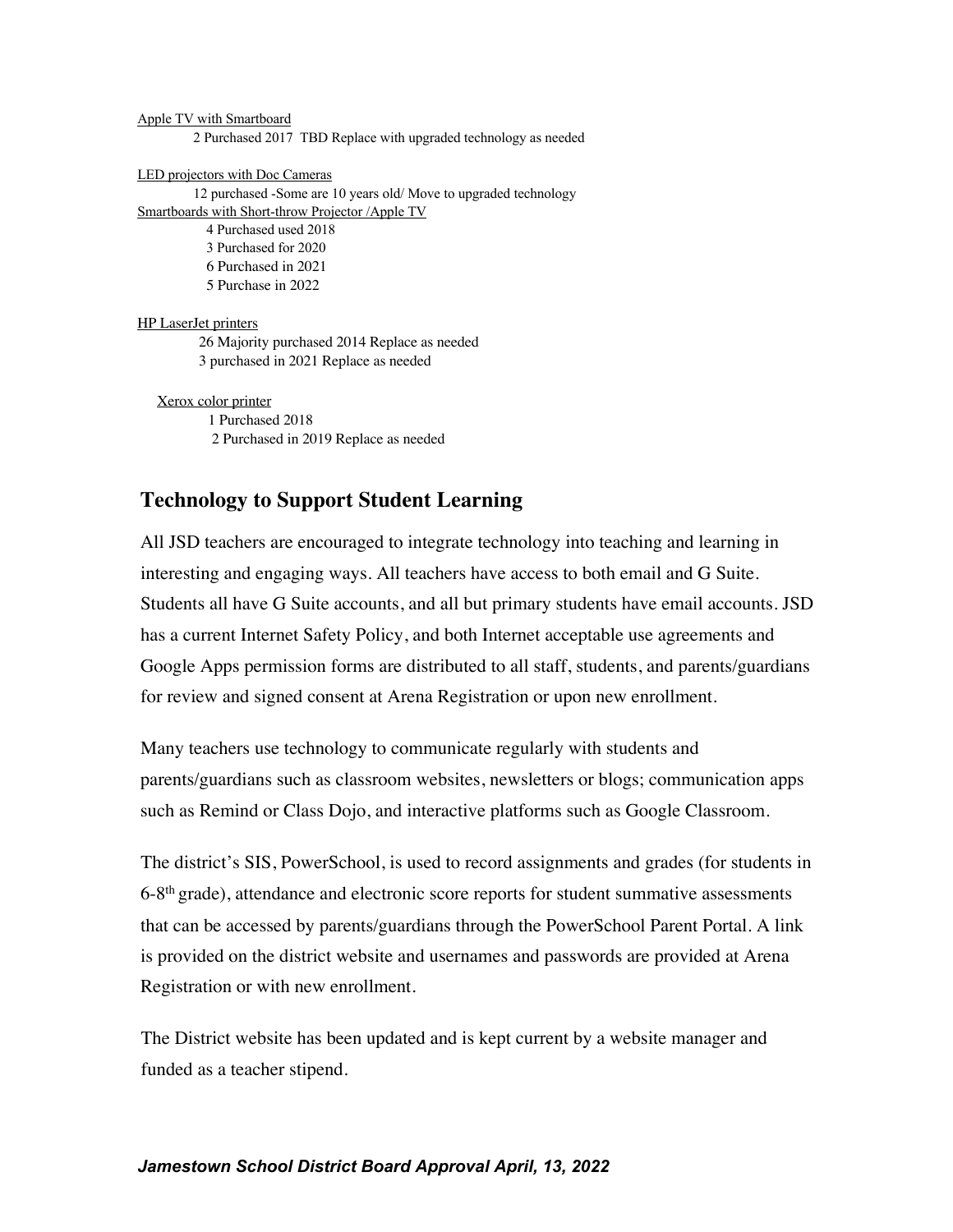The current District adopted English language arts and math curricula have a web-based component as well as the newly adopted 6-8 grade social studies curriculum. Science

curriculum is currently in a piloting stage and does have an online component along with the supplemental digital program, Mystery Science. A variety of other online digital programs for academic instruction, intervention, and social emotional learning along with grade level benchmark assessments are used such as: Accelerated Reader, Calico Spanish, ESGI Assessment, Estrellita (Spanish instruction), HERO, Fast ForWord, Get More Math, Math Seeds, NearPod, Read 180, Reading Eggs, Rockalingua, STAR Reading and Math, Study Island, and TransMath.

The district uses Follett Destiny Server for library, textbook and technology inventory.

JSD complies with all federal and state laws and local policies for archiving electronic communications produced by its staff and students. The district informs staff and students that any information distributed over the district network may be a public record.

## **Professional Development and Training**

JSD understands that sustained professional development is a priority for the success of students and teachers alike. It must be highly effective, integrated, and differentiated to meet the various needs of teachers and students. JSD supports the use of a variety of technology tools within the classroom and encourage professional development that increases technology knowledge and resources to improve student learning.

JSD has currently established a stipend position for a teacher who provides technology support to the district. Additionally, the district contracts with TCSOS to provide additional technology infrastructure support.

## **Technology Replacement Plan**

Student Use Computers- All 1-8<sup>th</sup> grade students use Chromebooks and the current plan is to replace Chromebooks on a four-year cycle and analysis shall be done on an annual basis to maintain a useful inventory of Chromebooks to maintain a 1:1 student to device ratio.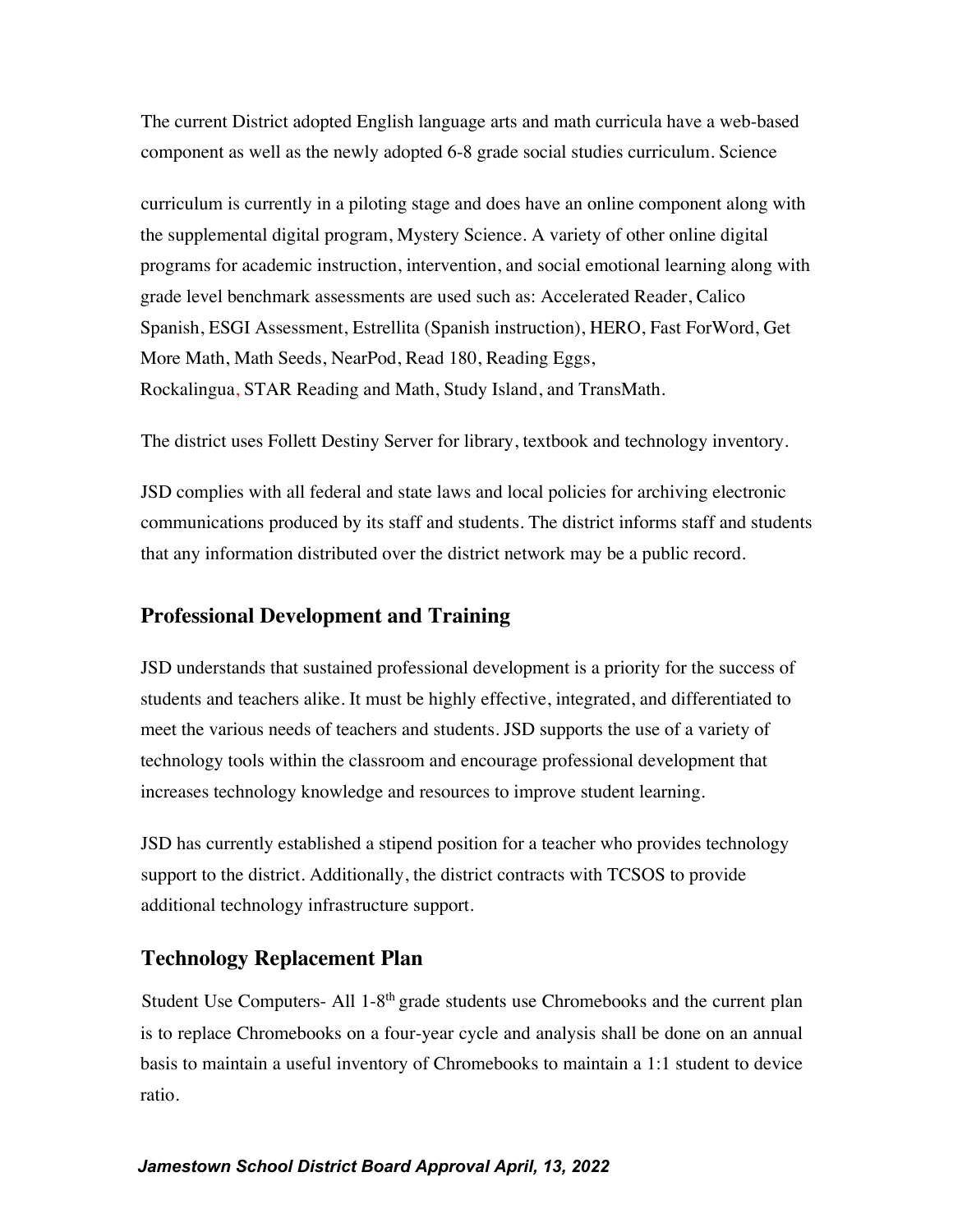iPads- iPads purchased for the kindergarten classroom were purchased with a five-year replacement cycle.

Peripheral instructional technology hardware - Peripheral devices such as projectors, document cameras, printers, Smartboards, LED TVs with Apple TV shall be replaced as needed to maintain effective instructional technology.

# **Technology Committee**

Knowing that technology needs are fluid, a technology survey will be administered annually to teaching staff and designated support staff to solicit feedback for technology usage, needs, and input regarding any necessary revisions to the plan.

A Parent/Guardian survey will be administered at the beginning of the three year plan to determine how many working computers or devices they own, do they have high speed internet access, level of technology proficiency, interest in technology training classes for parents, interest in student digital literacy topics, do they place time limits on child technology use and approximately how much time is spent using technology, and what is the preferred way to receive information from school.

A technology committee will be developed to gather feedback, and to review and revise the plan as needed. The committee will be made up of a representative from each grade span (e.g. K-2, 3-5, 6-8, one special education teacher, the Principal and IT Specialist. The committee will meet at least two times a year and will report to the Governing Board annually.

This committee will be used to gather input from all educational partners, in order to understand the current state of technology within the district, and to maintain and support a district technology vision to advance technology in both instruction and student learning. The committee will create recommendations or revisions that align with the district vision and LCAP goals and objectives.

Upcoming goals for the 2022-2023 school year are to develop a school-wide Digital Citizenship Plan and Cyberbullying Awareness and Response Plan for students with a link on the JSD website that is accessible by parents/guardians.